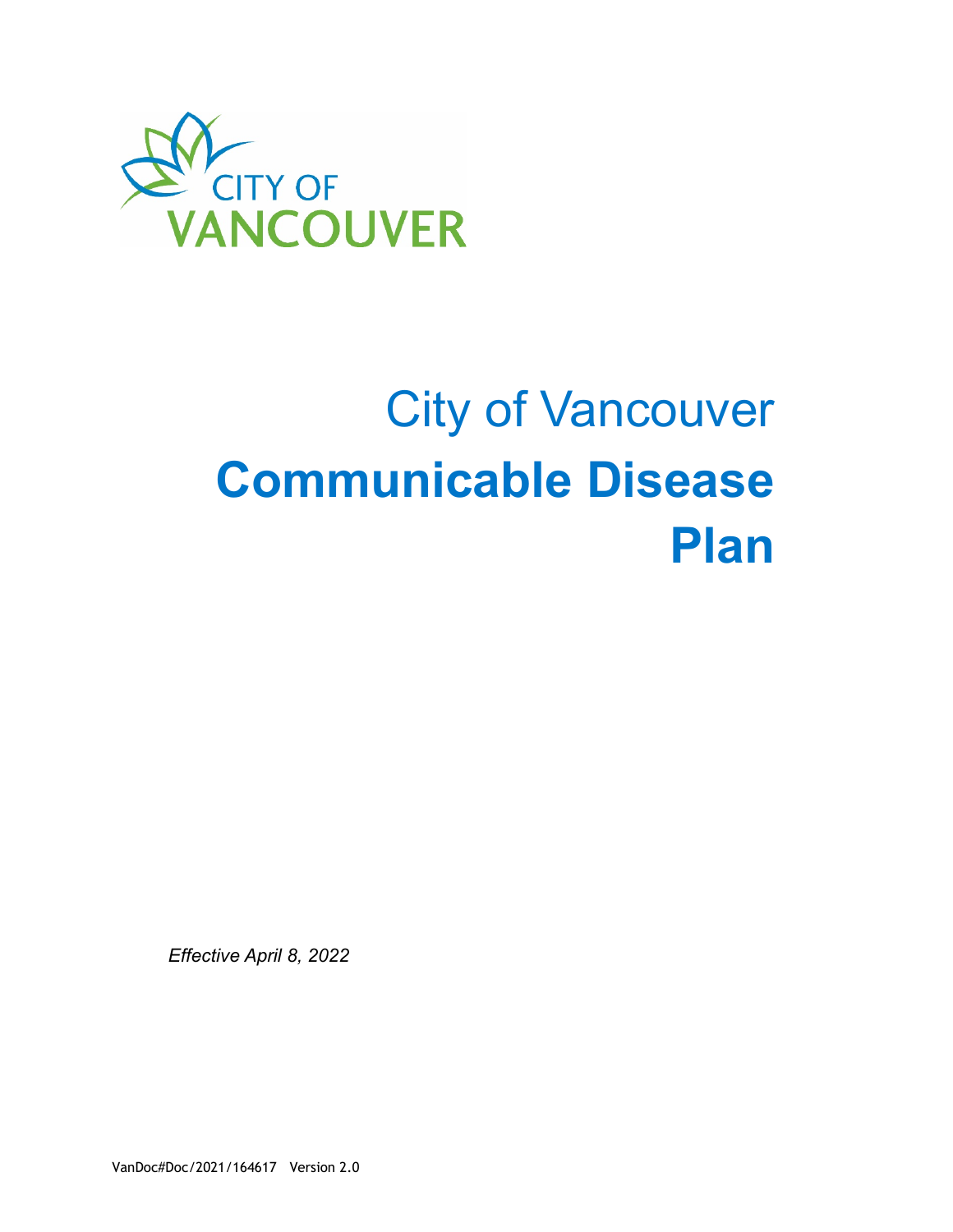

#### **Overview**

Communicable diseases are diseases that can be transmitted from person-to-person or through another vector (path) such as insects or animals. Examples of communicable diseases include COVID-19, measles, pertussis (whooping cough), norovirus and influenza. For a list of communicable diseases, please refer to Appendix i.

At the City, we are committed to the health and safety of our employees and the public we serve. Our goal is to foster a positive communicable disease attitude in the workplace through disease prevention (i.e. hand washing, cough etiquette, and routine practices) and endeavor to respond to events using evidence-based information to address communicable disease events. This Communicable Disease Plan (CDP) provide layers of prevention measures and workplace safety control levels to:

- reduce the likelihood of communicable diseases;
- prevent the spread of communicable diseases; and
- respond to communicable disease events should one occur.

This plan focuses on general risk reduction principles and includes workplace measures that are to be maintained at all times. It is important for operations to have site / operational-specific plans to address communicable diseases as may be required based on tasks they perform.

To reduce the risk of transmission, a planned preventative effort requires cooperation from all City employees, contractors, volunteers and members of the public/visitors.

The level of risk of certain communicable diseases, including COVID-19, may increase from time to time, or on a seasonal basis. Organizational Health and Safety will monitor and review communicable disease-related information issued by our regional medical health officer and provincial health office. Organizational Health & Safety will review orders, guidance, notices, and recommendations issued by the Medical Health Officer or the Provincial Health Officer. During incidents of elevated risks or in the event of a communicable disease, the City will implement additional safety measures as advised by Public Health. Organization and / or operational-specific site safety measures will provide additional measures and / or instructions for staff in the event of elevated risks.

WorkSafeBC and Public Health are key partners. The City works collaboratively with these organizations.

In this Communicable Disease Plan we have measures, controls and instructions to mitigate the risk of communicable diseases and to respond to communicable disease events. Any time you have any questions or concerns or learn of a communicable disease event, reach out to the appropriate safety professional for your work area: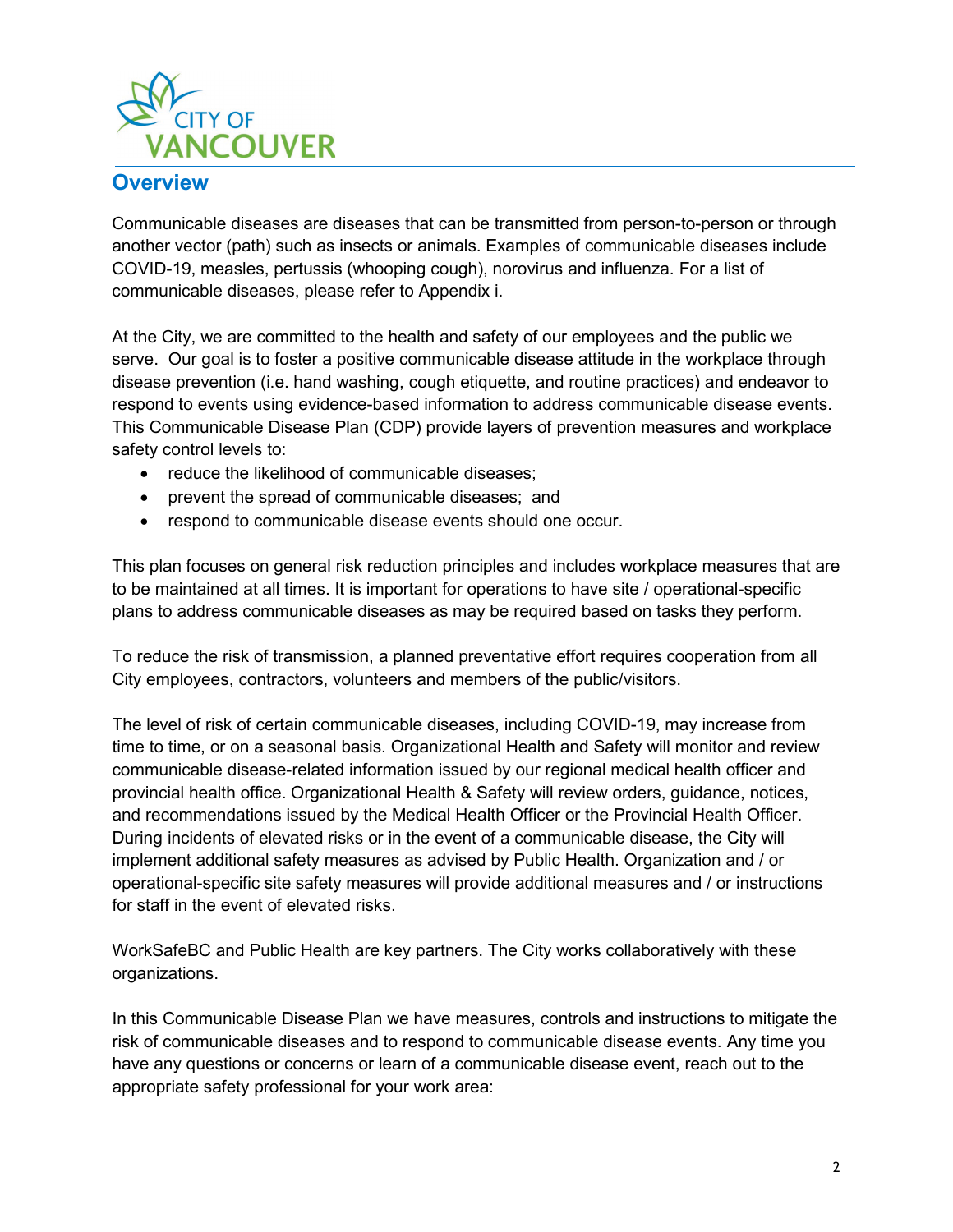

- Engineering Safety Superintendent
- VFRS Assistant Chief Occupational Health, Safety and Wellness
- All other City Operations Occupational Health and Safety Specialist

## **Hazard identification and risk assessment (HIRA)**

Certain work areas may be at an elevated risk of a communicable disease event. These work areas must have site or event-specific additional measures in place. At specific work locations, a plan based on hazard identification and risk assessment is intended to ensure that the transmission risk of communicable disease is minimized at workplaces to the extent practicable or where possible. For more information on hazard identification and risk assessments, refer to the [City's Hazard Reporting and Risk Assessment program.](https://currents.vancouver.ca/About/Teams/Human-Resources/SitePages/Risk-Assessment-and-Procedure.aspx?csf=1&e=loVY9a)

#### Outbreak – Understanding the Risk

Preventing communicable disease involves ongoing measures to reduce the risk of communicable disease transmission. It also involves implementing additional measures when advised to do so by Public Health during periods of elevated risk.

## **Hierarchy of Controls – Summary for Communicable Diseases**

Safety controls are categorized into a hierarchy from most effective to least effective controls.

- 1. **Elimination**: Remove the hazard from the workplace or (limit exposure) by:
	- a. Encouraging employees to take vaccinations in accordance with Public Health recommendations
	- b. Staying home when sick (employees should monitor their health and symptoms)
	- c. Physical distancing or respecting personal space
	- d. Managing crowds
	- e. Cleaning and disinfecting high-touch surfaces
	- f. Cleaning and disinfecting surfaces when people who are sick leave the workplace
- 2. **Engineering controls:** Contain the hazard or reduce the risk with:
	- a. Barriers
	- b. Well maintained ventilation systems
	- c. Access to wash stations or placement / installation of hand sanitation stations
- 3. **Administrative controls:** To encourage new habits from employees and/or clients:
	- a. Implement appropriate crowd controls
	- b. Promote vaccinations for communicable diseases
	- c. Promote safe cough and sneezing methods
	- d. Promote frequent hand washing or sanitizing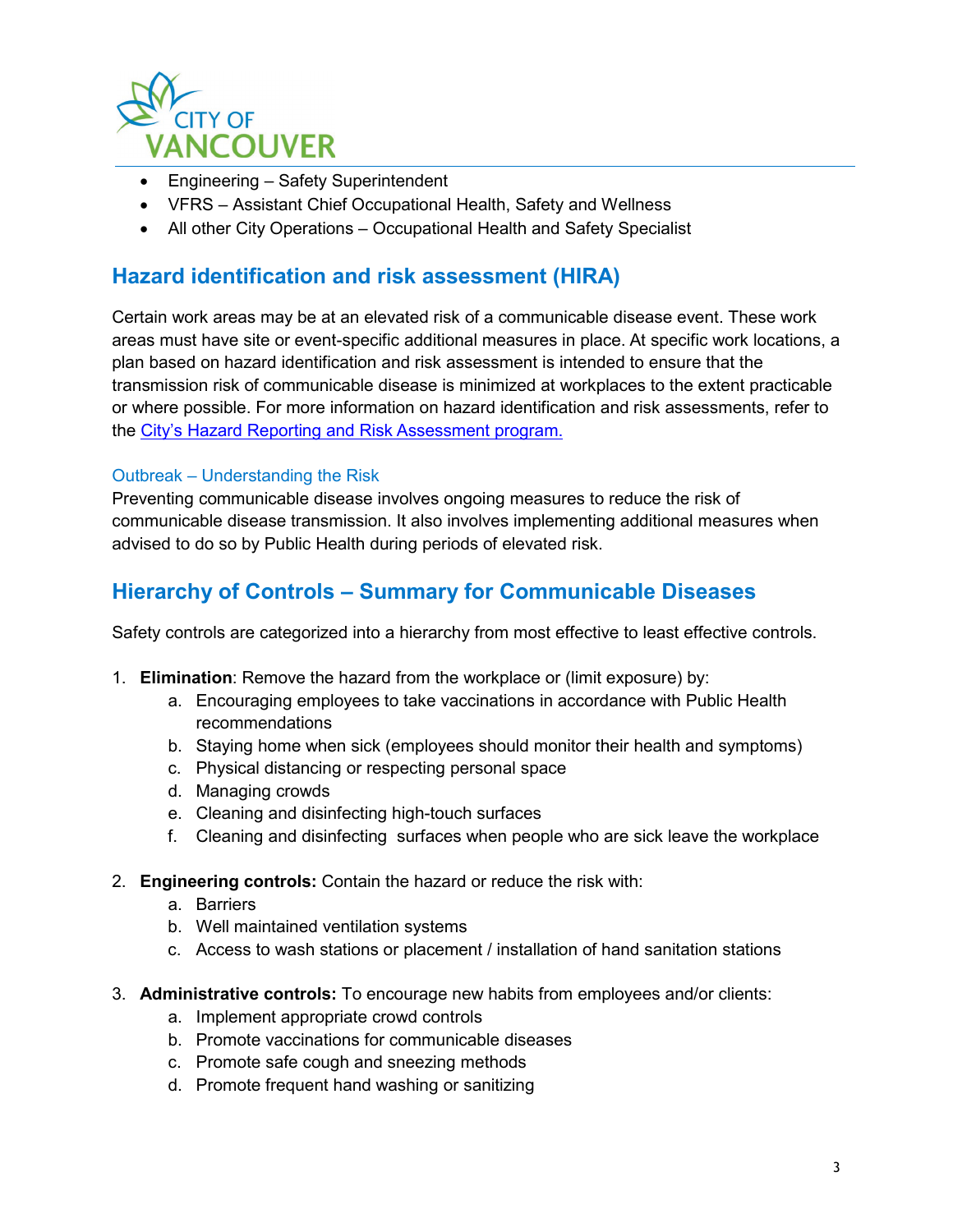

- e. Communicate to monitor health and stay home when sick with a communicable disease
- f. Ensure shared tools, equipment and workstations are cleaned or sanitized after use at times of elevated risk
- g. Communicate and install signage of expected actions of employees and clients
- h. Promote awareness and availability of mental health supports
- i. Educate employees by training or Safety Talks
- 4. **Personal protective equipment (PPE):** Reduce risk by equipment worn by an employee when as required for certain work tasks:
	- a. N95 Respirators when required as PPE for a given work function
	- b. Disposable ASTM F2100 Level 1 medical masks when required as PPE for a given work function
	- c. Droplet protection eye, face shields or sealed goggles
	- d. Gloves
	- e. Gowns

## **IMMUNIZATIONS**

According to Vancouver Coastal Health, immunizations protect us from serious and potentially fatal infections and diseases like polio, diphtheria, measles and rubella. Immunizations also make it harder for disease to spread, helping build a circle of protection around an entire community. Visit the [VCH Communicable Disease Control website](https://sneezesdiseases.com/get-immunized) for the latest immunization news and resources to stay safe from vaccine-preventable diseases.

Further BCCDC reported, "Getting immunized against COVID-19 by getting all recommended doses of the vaccine is the most effective way to protect yourself and others from COVID-19." Vaccination is a more reliable measure of protection than the immune response from natural infection.

The City offers hepatitis vaccines at no cost to workers who are at risk of occupational exposure to the virus. The City requires appropriate work areas to plan for the required hepatitis vaccines.

An employee's vaccination status is private. Employees must not ask co-workers about their vaccination status.

## **SELF- MONITORING / STAY HOME WHEN SICK**

Employees must self-monitor for symptoms of illness and must not come into the workplace if they are ill with a communicable disease or displaying symptoms consistent with communicable diseases. Especially if the worker has new or worsening of pre-existing symptoms and symptoms of COVID-19 described by **BCCDC** list of COVID-19 symptoms, which may include:

• Fever or chills, cough (either new, or worsening/exacerbation of chronic cough),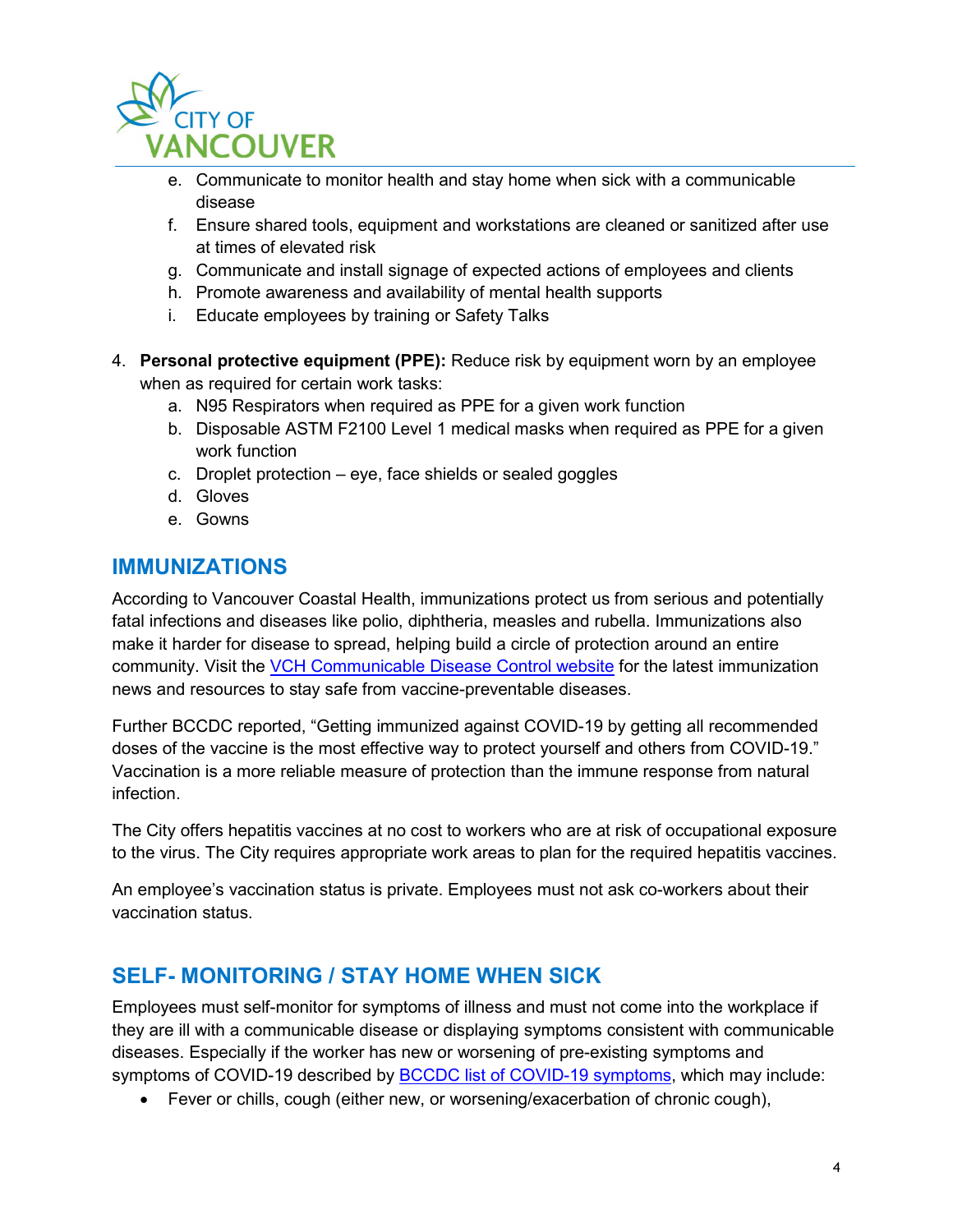

• loss or change of sense or smell or taste, difficulty breathing, sore throat, loss of appetite, extreme, fatigue or tiredness, runny nose, sneezing, headache, body or muscle aches, diarrhea, nausea or vomiting.

#### **What to do if sick**

**If employees** report having flu-like symptoms before or while at work:

- Ask them to stay home or send them home to self isolate and seek medical consultation if they are experiencing new or worsening symptoms.
- Always follow [BCCDC's guidance on 'If you have COVID-19'.](http://www.bccdc.ca/health-info/diseases-conditions/covid-19/if-you-have-covid-19)
- Clean and disinfect workstation and any areas or tools.

It is important to respect the privacy of all employees and ensure all information is kept confidential. Do not share information about an employee's condition with other employees.

The City has various benefits to support employees to take care of their health. We encourage employees to be aware of the benefits and supports available to them. [Learn about your](https://currents.vancouver.ca/About/Teams/Human-Resources/SitePages/compensation-and-benefits.aspx)  [benefits including health plans, medical and other leaves from work and assistance with life](https://currents.vancouver.ca/About/Teams/Human-Resources/SitePages/compensation-and-benefits.aspx)  [events.](https://currents.vancouver.ca/About/Teams/Human-Resources/SitePages/compensation-and-benefits.aspx)

**If clients or other persons** develops symptoms of illness at our workplace, then appropriate infection control precautions should be taken while the person is preparing to leave our workplace. Follow the Hierarchy of Controls and infection control precautions, including use of:

- Appropriate hand hygiene
- Cleaning and disinfection of surfaces soiled with bodily fluids
- Using a separate room for the person who is ill with the door closed, where appropriate
- Wear a mask if they are experiencing respiratory symptoms.

## **HAND HYGIENE (Hand washing and sanitizing)**

One of the most effective measures we can take to prevent infection is to wash our hands regularly and avoid touching our face. Practice hand hygiene for at least 20 seconds. Instructions are:

- 1. Wet your hands with running water (warm or cold)
- 2. Apply soap
- 3. Lather and scrub your hands with soap, covering all surfaces including the palm and backs of your hands, between your fingers, and under your nails for at least 20 seconds
- 4. Rinse your hands well under clean, running water
- 5. Dry your hands using a clean towel
- 6. Use a towel to turn off the tap (in public spaces)

If you are using alcohol-based hand rub, ensure your hands are not visibly soiled, apply about a loonie-sized amount of sanitizer and rub all surfaces of your hands until completely dry, about 20 seconds.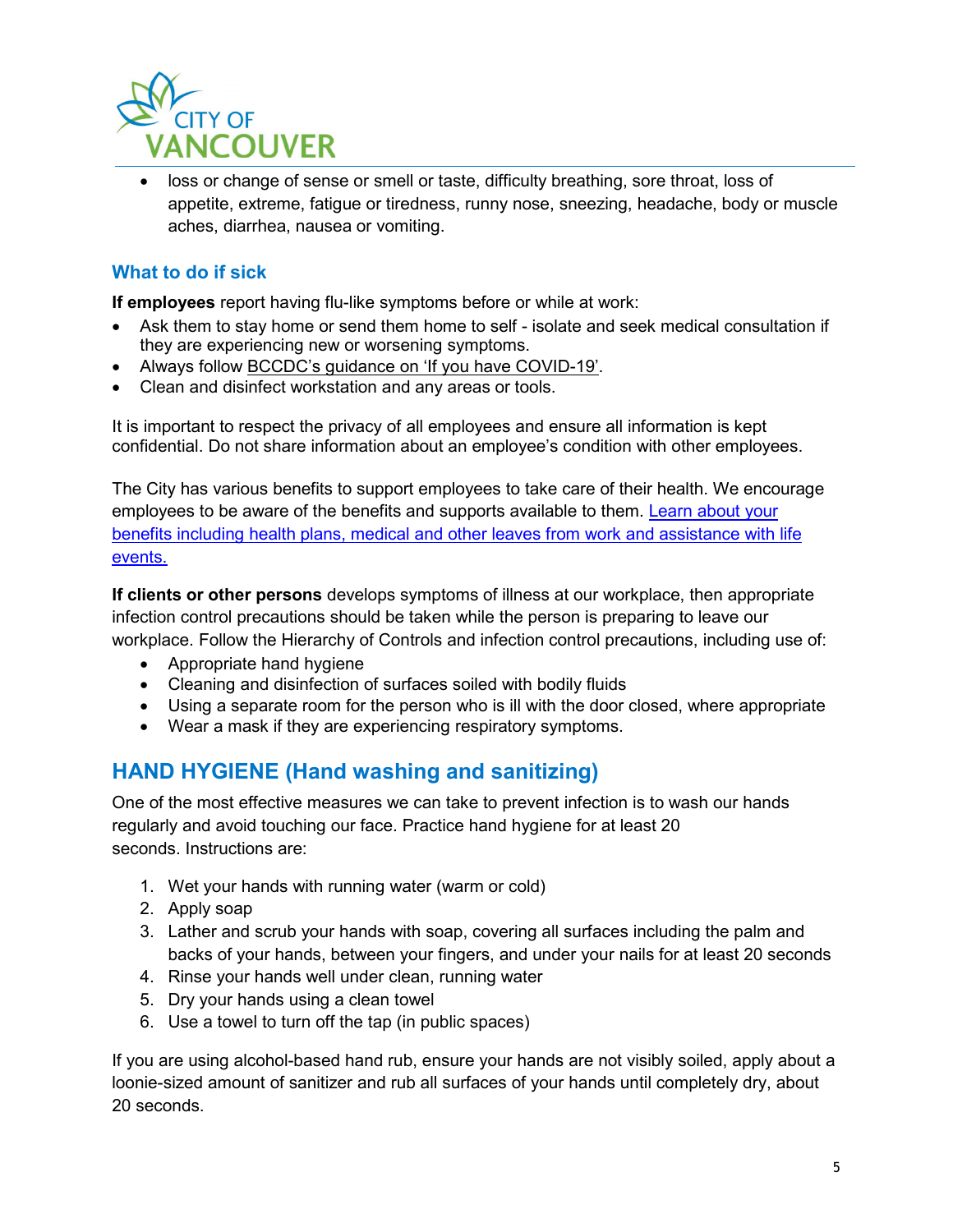

For a more detailed process, view the [World Health Organization \(WHO\) video on handwashing](https://www.youtube.com/watch?v=IisgnbMfKvI) or [hand sanitizer use.](https://www.youtube.com/watch?v=B3eq5fLzAOo)

Operations, both administrative and field, are required to maintain access to hand washing or hand sanitizer. Hand sanitizer is available from approved City suppliers for delivery or from City stores by pick-up.

Real Estate Facilities Management (REFM) will maintain hand-sanitizing stations at City Hall entrance points and City Council. Signage and other communications will support hand washing or sanitization behaviors of clients and staff.

#### **Cough and sneeze etiquette**

The City will post signage and use other communications to educate or remind employees and clients to cough and sneeze safely into their arms or elbow.

## **BUILDING VENTILATION MAINTENANCE**

REFM maintains a preventative maintenance program for HVAC systems in City-owned buildings. REFM maintains contracts with landlords and will respond to HVAC concerns in leased buildings occupied by City staff. Other measures to improve circulation could be implemented, such as opening windows.

Follow appropriate procedures for ventilation repairs through REFM as may be required. Complete a [Facility Work Request.](http://staffapp.city.vancouver.bc.ca/sappmwrkrq_net/)

#### **Barriers for droplet control**

Operations will make assessments on whether to keep barriers as permanent fixtures against future communicable disease events and other hazards or to remove the barriers.

## **RESPECT PERSONAL SPACE**

Situations of crowding need to be avoided and managed. Employees are encouraged to work with their supervisors to address any concerns they may have. It is important that we respect each person's personal space.

Although preset capacity limits for our buildings is not required, operations are to manage potential areas of crowding and maximize available workspaces to allow staff to feel more comfortable and allow for physical distancing.

In conjunction with safety measures, occupancy limits must adhere to the **Alignment of** [Occupancy limits between Building and Fire By-Laws.](https://council.vancouver.ca/20200707/documents/r5.pdf)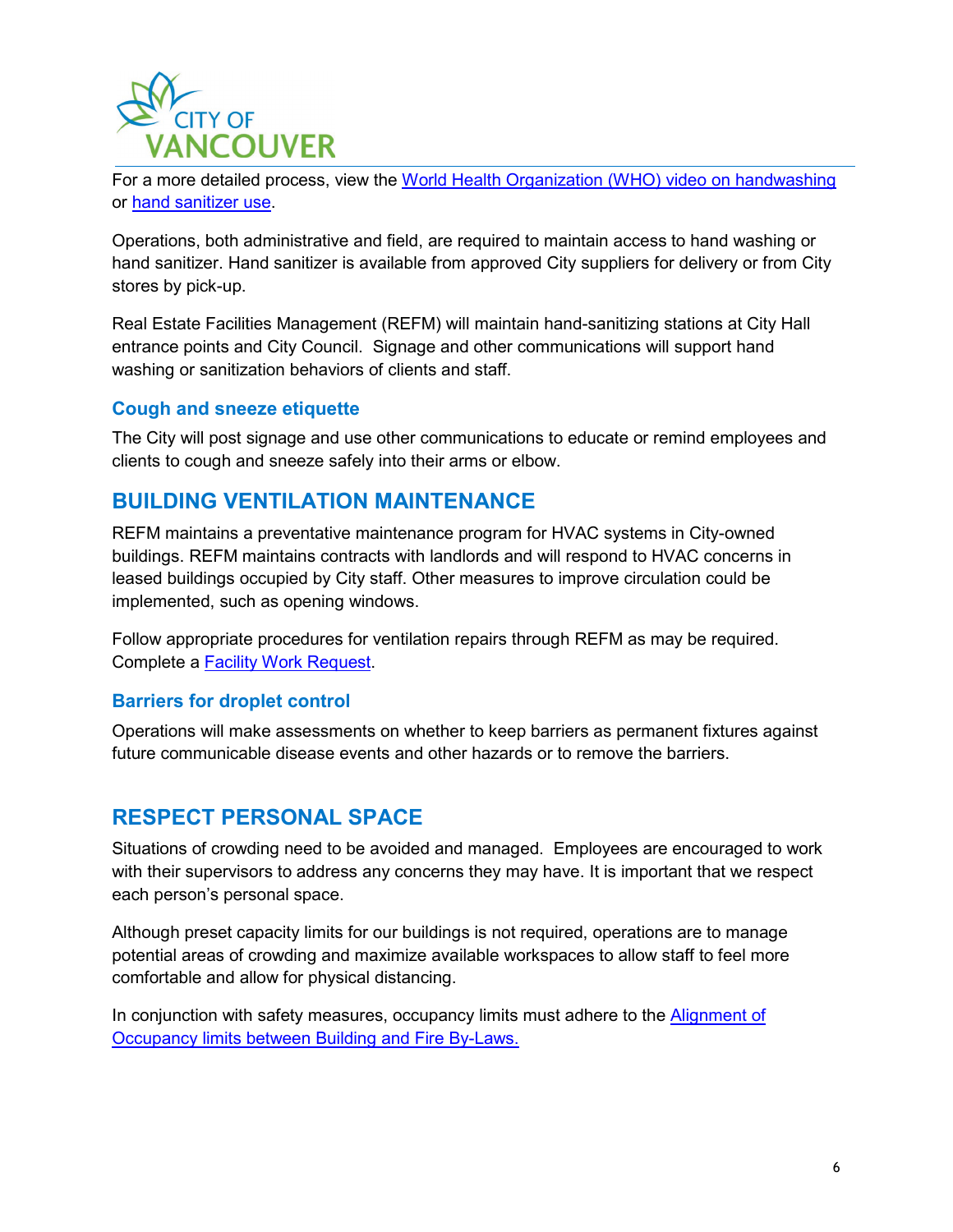

# **CLEANING AND DISINFECTION**

REFM and the Vancouver Board of Parks and Recreation maintain routine cleaning systems and requirements to regularly clean facilities. Maintenance of these systems is expected and systems are ready to expand when public health directs additional cleaning requirements.

All employees are accountable for cleaning high-touch tools or surfaces in their immediate work environment, which include vehicles.

#### **Elevated risks: cleaning and disinfecting infected surfaces**

During communicable disease outbreaks or reported infections, enhanced cleaning of high touch points following public health and/or WSBC recommendations. For example, if an employee leaves the workplace with symptoms of communicable diseases, then the workstation surface should be cleaned following enhanced procedures. The City will adhere to Public Health and/or WSBC guidance where applicable for a communicable disease occurrence. Contact your Safety Specialists and OHS Superintendents or for VFRS Assistant Chief Occupational Health, Safety and Wellness for guidance when you learn of a communicable disease in your work area

#### **Non-City supplied cleaning items**

Staff are reminded to not bring cleaning products from home. Only City-approved and Cityprovided cleaning supplies are to be used. Staff are to continue to use the designated cleaning spray supplied by the City for cleaning regularly handled City equipment, tools, vehicles or workstations during periods of elevated risks.

Mixing cleaning products can create chemical reactions to form new toxic compounds that can affect the lungs or skin. Never mix cleaning supplies.

All safety product instructions must be followed. If you have any questions related to cleaning or the use of cleaning products, please speak to your supervisor.

## **MASKS**

Masks are welcome to be worn in the work environment by the public or staff based on personal preference and personal protection. Resources for employees on the [selection and use of](https://currents.vancouver.ca/About/Teams/Human-Resources/Organizational-Health-Safety/covid-19-guidance-use-of-respirators-and-masks-at-the-city.pdf)  [masks](https://currents.vancouver.ca/About/Teams/Human-Resources/Organizational-Health-Safety/covid-19-guidance-use-of-respirators-and-masks-at-the-city.pdf) can be printed and shared or used as an educational resource for staff.

Masks must continue to be worn when required as PPE for certain work tasks.

# **STRESS, ANXIETY AND MENTAL HEALTH AWARENESS**

Psychological safety risks are always present and the recommendation is to practice self-care. Emotional stress, anxiety or concern is natural under periods of community disease events. The unseen risk of a microbial pathogen commonly creates greater anxiety levels than a clearly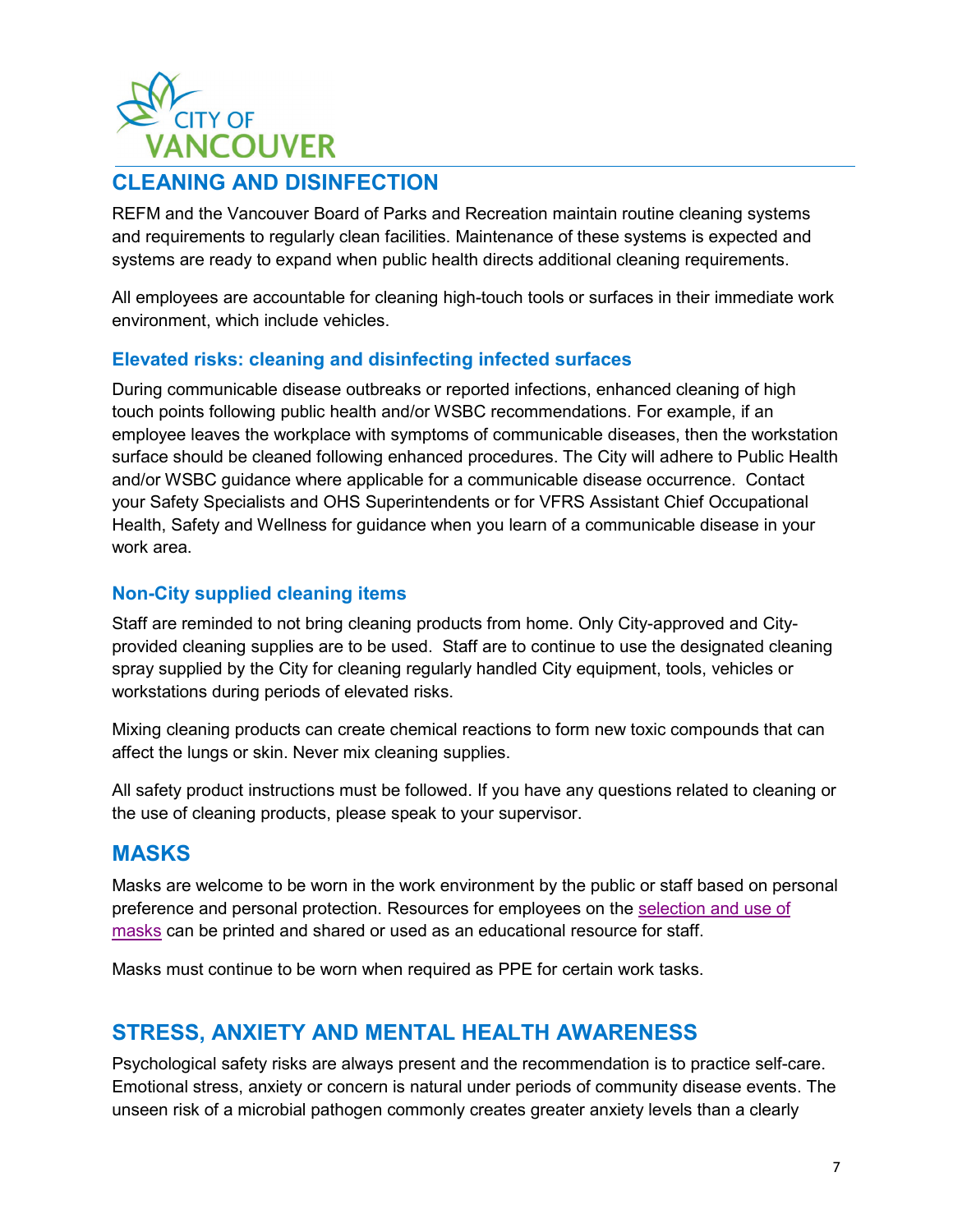

visible hazard like a fire or a plume of smoke. Anyone who feels they are experiencing negative mental health implications should seek assistance as soon as possible. There are many resources available on self-care on the [City's Currents Mental Health and Wellness](https://currents.vancouver.ca/About/Teams/Human-Resources/SitePages/mental-health-and-well-being-resources.aspx) page or contact Homewood Health, the City's Employee and Family Assistance Program (EFAP) at 1- 800-663-1142.

A resource summarizing best practices for critical incidents, [such as refusal of unsafe work](https://currents.vancouver.ca/About/Teams/Human-Resources/SitePages/leadership-and-critical-incident.aspx) can be accessed on our intranet - Currents. The City supports psychological safety and mental health promotion. The City will post signage and use other communications to educate or remind employees and clients to be kind and respectful to each other, and direct employees to City resources to support their mental health.

## **COMMUNICATION**

The City's Joint Health and Safety Committees are active partners in employee health and safety. Communicable diseases should be a standing agenda item for Joint Occupational Health and Safety Committees. Committees are encouraged to review and recommend improvements to communicable disease controls. Safety Committees may contribute recommendations to further support risk reduction through specific actions taken in City worksites and operations. For example, additional water tanks were put in vehicles for accessible hand washing in the field.

If employees have concerns, they are expected to raise the unsafe situation or condition with their supervisors. Occupational Safety Specialists, Safety Superintendents or for VFRS Assistant - Chief Occupational Health, Safety and Wellness are available to answer questions raised by managers and supervisors.

City signage templates are available on [Currents](https://currents.vancouver.ca/About/Teams/Human-Resources/SitePages/covid-19-workplace-signage.aspx?web=1).

## **CONTRACTOR SAFETY**

City contractors must continue to stay current on, and comply with, all public health and WorkSafeBC requirements including the requirement for a communicable disease plan that came into effect April 8, 2022. Upon request by the City, a contractor must provide the City with a copy of its communicable disease plan.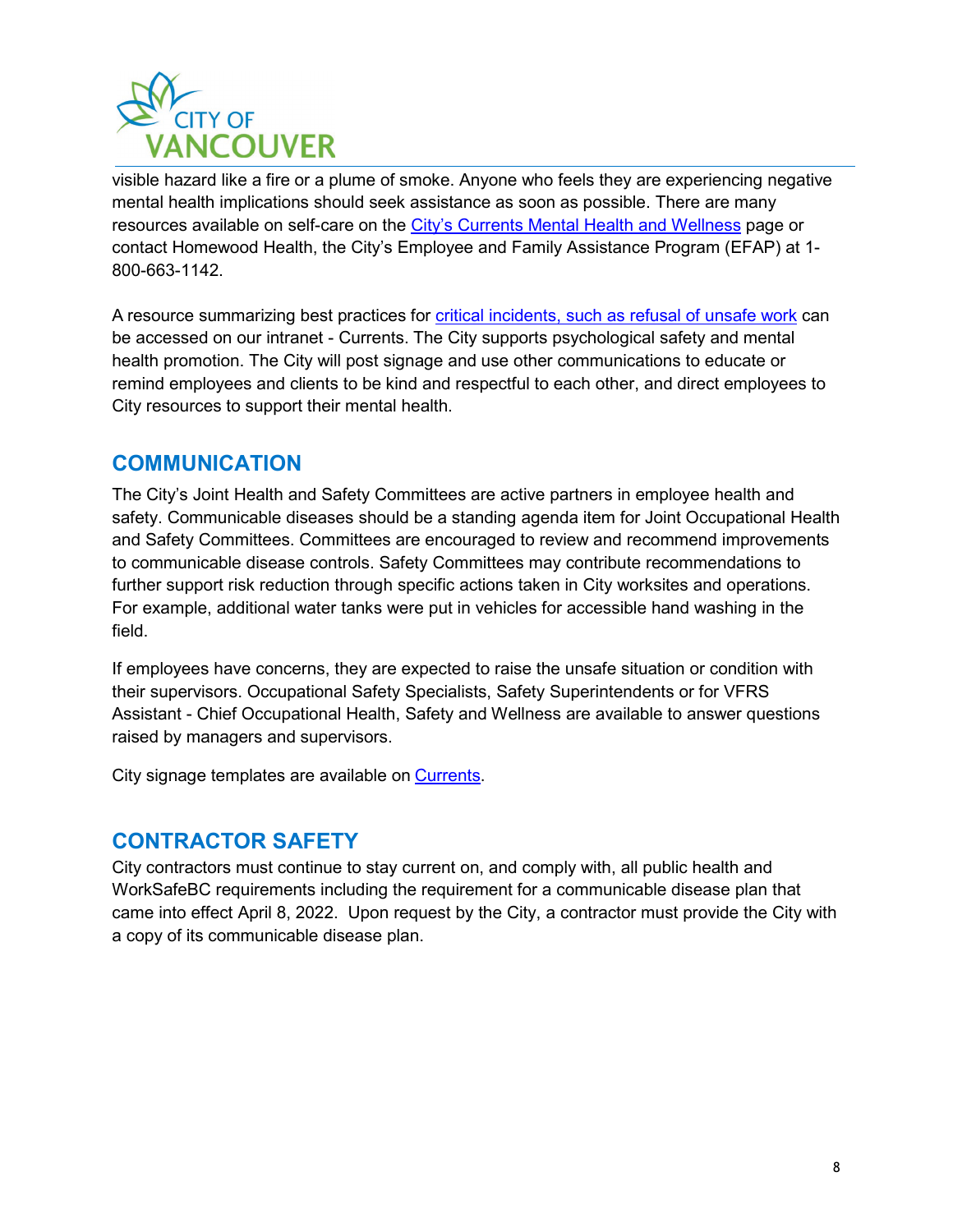

#### **Communicable Disease Plan**

| & Safety                     | Owner: Organizational Health H.R. - Organizational Health and Safety                                                                                                                                                                                                                                                                                                                                                                                                                                                     |
|------------------------------|--------------------------------------------------------------------------------------------------------------------------------------------------------------------------------------------------------------------------------------------------------------------------------------------------------------------------------------------------------------------------------------------------------------------------------------------------------------------------------------------------------------------------|
| Final Approval:              | Director Health and Safety                                                                                                                                                                                                                                                                                                                                                                                                                                                                                               |
| Date Approved:               | June 2, 2020                                                                                                                                                                                                                                                                                                                                                                                                                                                                                                             |
| <b>Revision Date:</b>        | August 20, 2020                                                                                                                                                                                                                                                                                                                                                                                                                                                                                                          |
| <b>Revision Date:</b>        | November 13, 2020                                                                                                                                                                                                                                                                                                                                                                                                                                                                                                        |
| <b>Revision Date:</b>        | December 21, 2020                                                                                                                                                                                                                                                                                                                                                                                                                                                                                                        |
| <b>Revision Date:</b>        | June 29, 2021 - Conversion to Communicable Disease Plan                                                                                                                                                                                                                                                                                                                                                                                                                                                                  |
| <b>Revision Date:</b>        | July 20, 2021 - Update of Communicable Disease Plan                                                                                                                                                                                                                                                                                                                                                                                                                                                                      |
| <b>Revision Date:</b>        | September 2, 2021 - Updated for August 25 mask Public<br>Health Order, grammar corrections and site capacity<br>examples                                                                                                                                                                                                                                                                                                                                                                                                 |
| <b>Revision Date:</b>        | January 14, 2022 updated for new title, City policy and<br>changing public health requirements                                                                                                                                                                                                                                                                                                                                                                                                                           |
| <b>Revision Date:</b>        | February 18, 2022 updated for new City policy and changing<br>public health requirements                                                                                                                                                                                                                                                                                                                                                                                                                                 |
| <b>Revision Date:</b>        | March 4th, 2022 updated for new City policy and changing<br>public health requirements                                                                                                                                                                                                                                                                                                                                                                                                                                   |
| <b>Revision Date:</b>        | March 11th, 2022 updated for changing public health<br>requirements                                                                                                                                                                                                                                                                                                                                                                                                                                                      |
| <b>Revision Date:</b>        | March 11th, 2022 updated for changing public health<br>April 8th, 2022 Conversion of Corporate Covid-19 Safety<br>Plan to Communicable Disease Plan.                                                                                                                                                                                                                                                                                                                                                                     |
|                              | <b>Updated - Communicable Disease Plan</b>                                                                                                                                                                                                                                                                                                                                                                                                                                                                               |
| <b>Related Publications:</b> | <b>WorkSafeBC</b><br>Worker's Compensation Act (WCA), Section 21<br>$\bullet$<br>Occupational Health and Safety Regulation<br>$\bullet$<br>(OHSR) 6.34 Exposure Control Plans<br><b>OHSR 5.2 Chemical and Biological Agents</b><br>$\bullet$<br>OHS Guideline G-P2-21 Communicable disease<br>$\bullet$<br>prevention<br><b>WorkSafeBC Controlling Exposure: Protecting</b><br>$\bullet$<br><b>Workers from Infectious Disease. Published Dec</b><br>2021. Retrieved March 2022.<br><b>BC Centre for Disease Control</b> |
|                              | <b>Provincial Government of BC</b>                                                                                                                                                                                                                                                                                                                                                                                                                                                                                       |